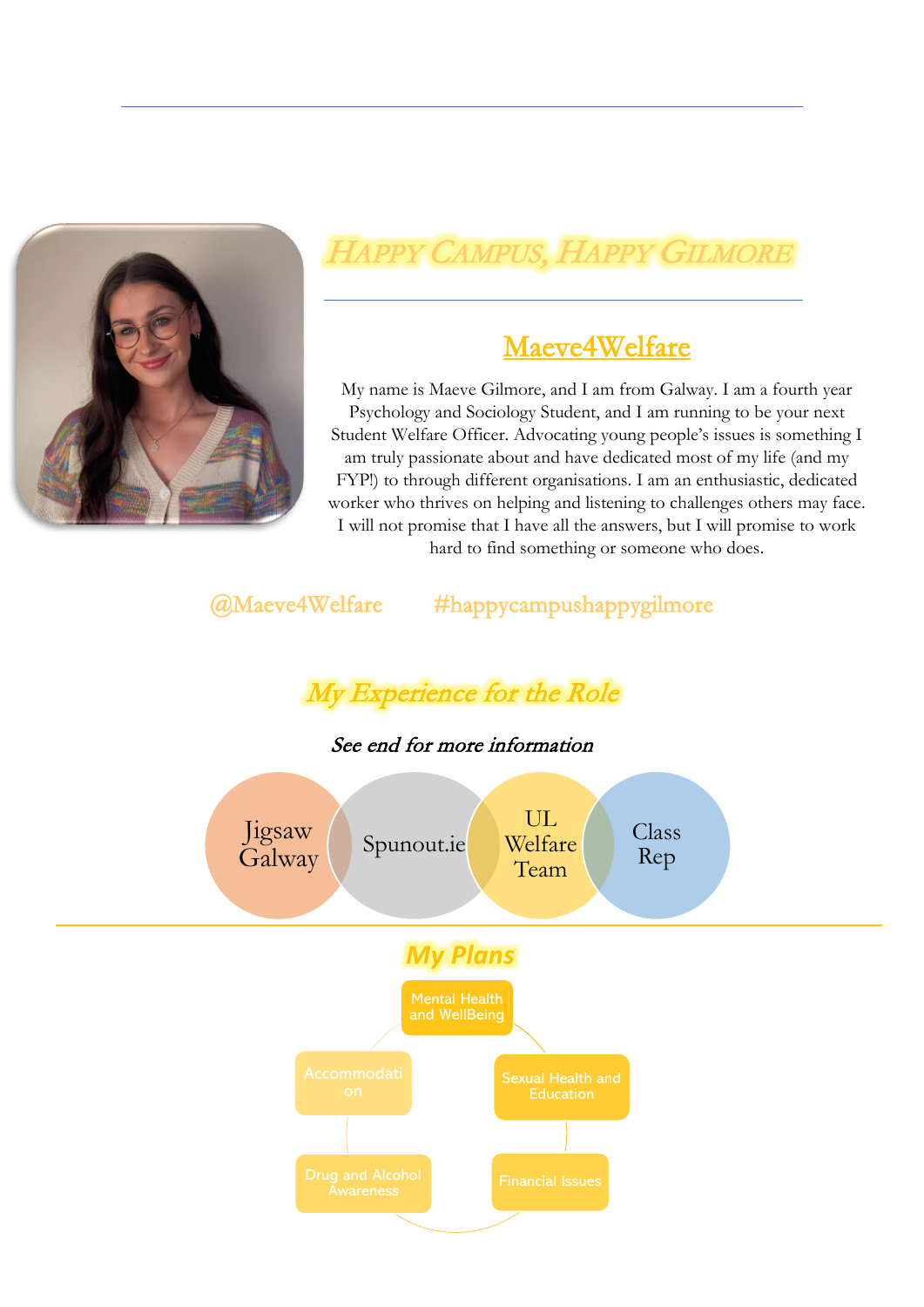## Mental Health and Wellbeing

- The UL ÉIST waiting lists need to be addressed. I will put pressure on UL to provide adequate funding for the supports and encourage the collaboration of **OUTREACH** services from Local Mental health Services to deal with backlog while fighting for more funding in the long run.
- I will facilitate workshops on how to care and support for loved ones who may be experiencing mental health difficulties (Modelled similarly to JigsawsOneGoodAdultCampaign) and help destigmatised these conversations with our friends
- As university is a hectic time for many students between academics, parttime jobs, applications and new experiences, I want to spread understanding about BURNOUT and Emotional BURNOUT. The "grind" we see from social media influencers isn't always glamorous and can severely impede our physical and mental health, let alone our academics. I will run campaigns on raising awareness about BURNOUT and supporting workshops like effective planning and Self-Esteem promotion to help combat this.
- I am aware that as we move back into "normality," people may be at different levels of sociability which can lead to many feeling socially anxious and loneliness. Thus, I want to provide a diversity of events on campus to encourage students to re-join socialisation at their own comfort. Events like Alcohol-free events, pool tournaments or maybe even a cheeky Taylor Swift Appreciation night…

## Sexual Health and Education

- As female contraception becomes free for women 17-25 as of August 2022, it is important than UL student become knowledgeable and have a readily available resource explaining the different types of contraception before they see a doctor and discuss it in a dialogue.
- Free STI testing needs to be reinstated in the UL Health Centre. STI's are rampant around universities because of inaccessibility to service and not enough information addressing the issue. As we fail to address the prominent across campuses, it constructs stigma that if you do catch one, it can feel very isolating. I want to promote Saucy, safe sex that we can openly discuss STI testing and treatment.
- Sexual Violence:
	- o Sexual Violence will be a key factor in my planning if I get elected and we need to take major actions as a nation and as a society in prevention and in response to these horrifying ordeals. Security needs to be intensified in campus with **more SOS stations** placed around campus along with videos showcasing how to use them and what they do. It is vital these tutorials should be continuously shown throughout a student's time in UL, not just freshers' week in first year. Furthermore, address that security should walk around campus as just driving around is not enough
	- o I will continue on the great work done by previous welfare officers in terms of facilitating consent workshops and expand them and promote that they **become mandatory to all clubs and societies.**
	- o I would facilitate the opportunity for UL students to take part in the **Sexual Harassment Bystander** training like UCC to learn how to identify and protect other students



 Student budgets are far from lucrative, and I know that any small inconvenience can have a major financial impact for weeks. I want to approach local businesses, like garages to lobby them to provide student discounts for essential services like car services, tyre changes etc.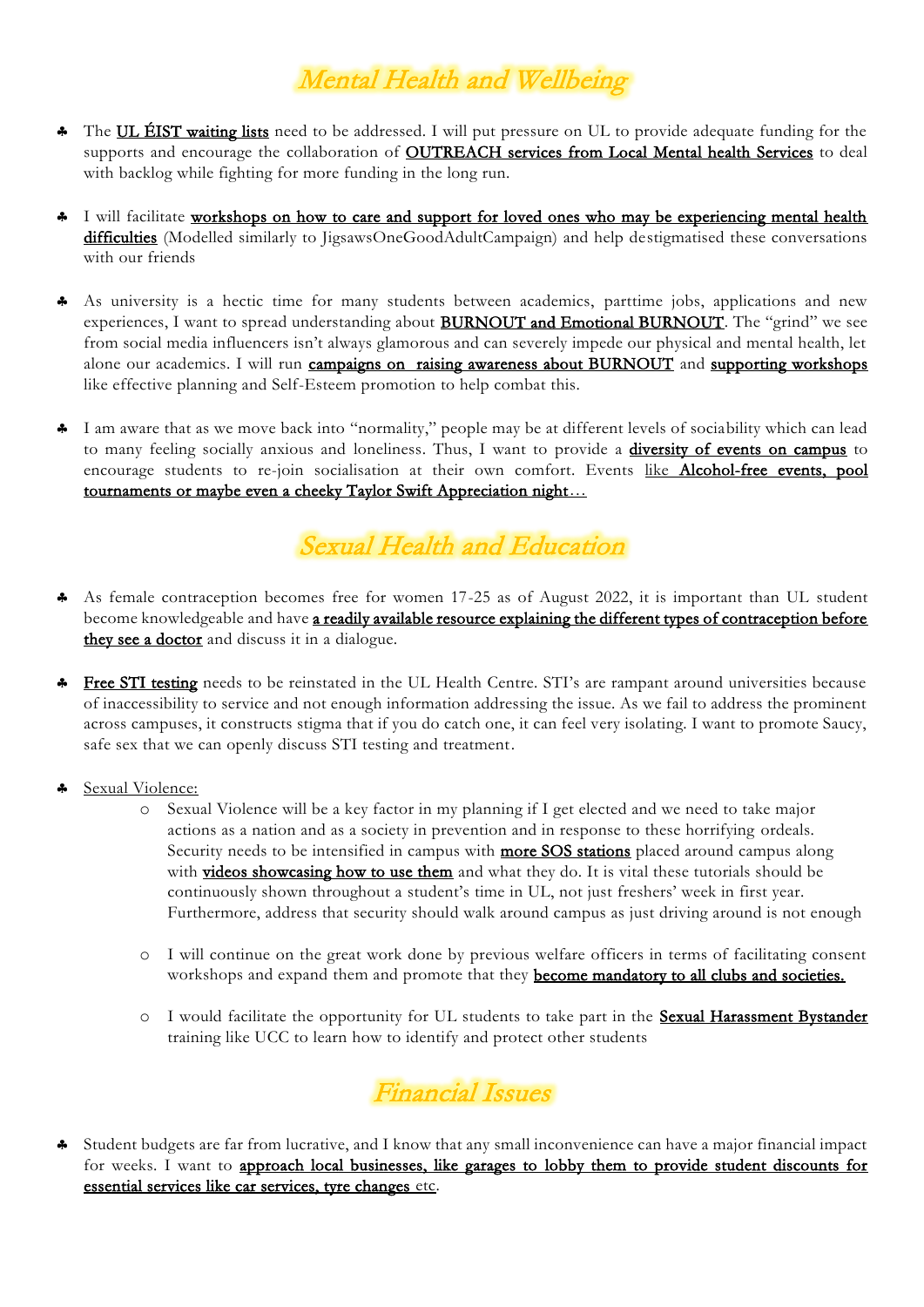- I want to establish a hygiene bank on campus, similarly to the food pantry already in operation, that will be filled bi-weekly to help financially strung students to live effectively.
- Currently, you are unable to **receive a car parking permit** in many student estates because of the length of a student lease. I plan to collaborate with UL, Limerick City Council, and landlords to address this issue and react to the targeted and unfair ticket fining of students in these estates.



- I do not condone the use of drugs for students, but I will not ignore the fact that students use these substances. I will establish a campaign around "Safe Sessioning" and it will be a resource with accurate information about the substances so that students can be educated about the substances.
- I will expand on this to develop a resource for taking care of someone who has potentially taken or drank too many substances.
- With the rise of younger people facing addiction issues, I will advocate for **addictive services** to be established in UL to support for the students who may need this. I will liaison with local AA groups to **potentially hold AA** meetings in Castletroy area to enable staff and students to avail of them in the locality.
- Work closely with the pubs and clubs in Limerick to address the issue of **spiking** by raising their awareness to the issue and work collaboratively to formulate prevent plans.



- I will strongly condemn the expansion of student intake in UL as the resources are not developed and I will urge the officials in UL to address the accommodation shortage before expanding as it is not optimal for students or staff.
- <sup>4</sup> I pledge to keep landlord accountable against extortionate rents and deposit matters and stop the exploitation of students and enable students to become knowledgeable of their rights and support them in claims to the Rental Tenancy Board.
- <sup>4</sup> I will promise to join in the national campaign to lobby the government for sustainable accommodation and support for students as it is a massive entity for achieving in their studies
- I will put pressure on UL to re-evaluate the staff: student car park ratios to facilitate the increased number of student intake in the previous years.

## Details of Experience

### Jigsaw Galway Youth Advocate (2016-2022)

#### *Jigsaw is a national Early intervention Mental health service for young people 12-25yrs old.*

- Various extensions with organisational change, COVID extensions and subcommittee commitments
- Monthly meetings with the organisation planning and policies and giving feedback as a young person
- \* Represented Jigsaw Galway at events like open days and fundraiser and media publications
- National Sub Committees: Youth Research Committee, Interview Board and Youth Reference Committee
- A member of the Youth led steering consultation with the HSE that informed them how the pandemic affected young people's mental health.
- Qualified to facilitate Mental Health Education workshops through JigsawCommunity Champions.